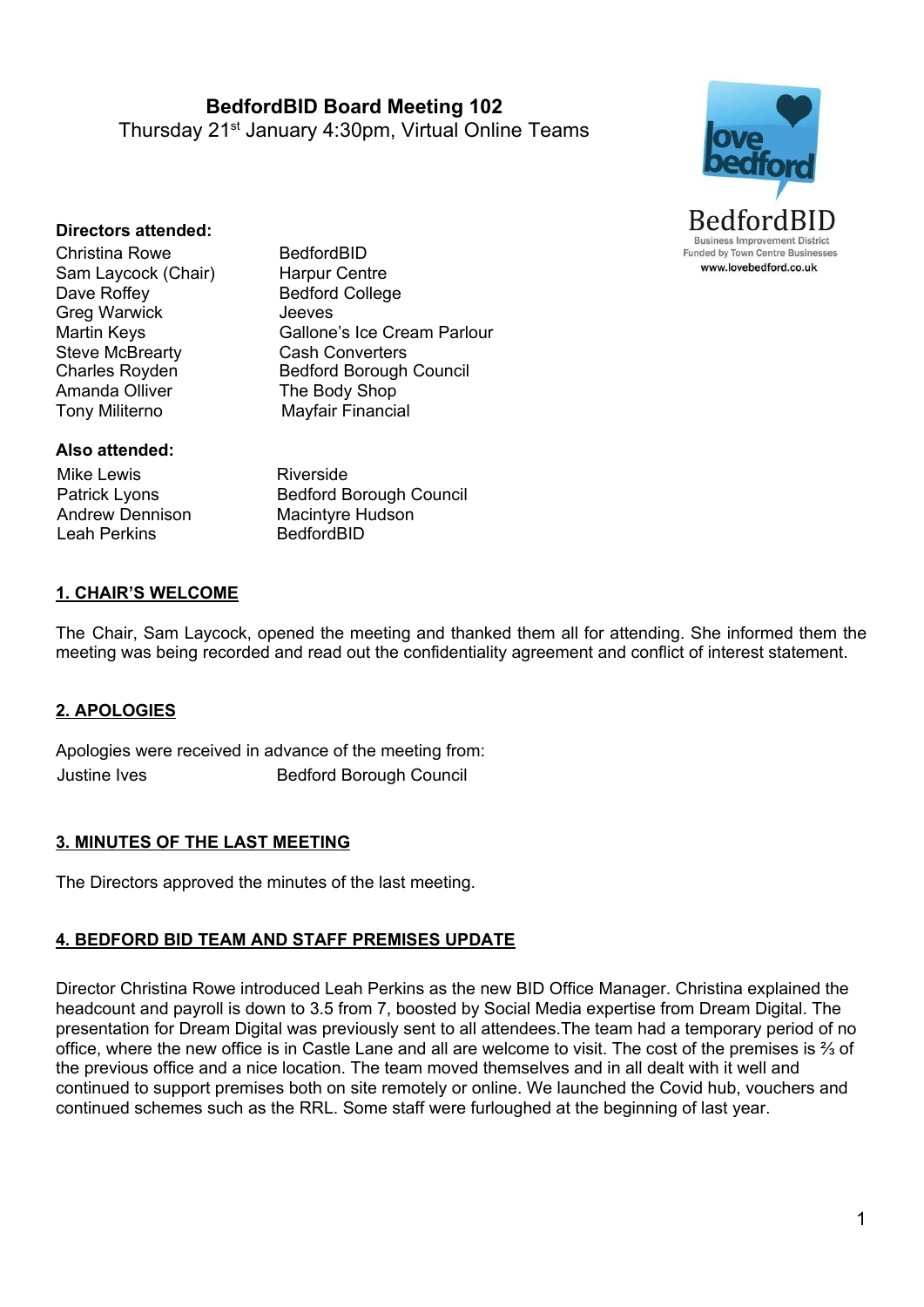### **5. MATTERS ARISING**

Malcolm Wyse from The Swan Hotel is retiring due to moving on to pastures new.

# **6. APPLICATIONS FOR NEW MEMBERS**

**Dean Thompson**, Distinct Group/Bedford Swan Hotel, Proposer Steve McBrearty Cash Converters; Seconder Martin Keys Gallones.

**AGREED**: There were no objections to Mr Thompson's appointment as Member of BedfordBID.

**Alex Falcon Huerta** FCCA / Director, Soaring Falcon Accountancy; Proposer Christina Rowe, BedfordBID; Seconder Sam Laycock Harpur Centre.

**AGREED**: There were no objections to Miss Falcon Huerta's appointment as Member of BedfordBID.

# **7. APPLICATIONS FOR NEW DIRECTORS**

**Dean Thompson**, Distinct Group/Bedford Swan Hotel, Proposer Steve McBrearty Cash Converters; Seconder Martin Keys Gallones.

**AGREED**: There were no objections to Mr Thompson's appointment as Director of BedfordBID.

**Alex Falcon Huerta** FCCA / Director, Soaring Falcon Accountancy; Proposer Christina Rowe, BedfordBID; Seconder Sam Laycock Harpur Centre.

**AGREED**: There were no objections to Miss Falcon Huerta's appointment as Director of BedfordBID.

# **8. FINAL DRAFT ACCOUNT 2019/20**

Andrew Dennison from MacIntyre Hudson presented the Final Draft Accounts for 2019/20, with key points:

- As a company limited by guarantee, there are no shareholders and it can't pay dividends, similar to not-for-profit organisations. Levy payers are not automatically members.
- Income and expenditure is remarkably consistent for 2019 2020, with a small surplus of £9,500 at the end of the year.
- Biggest change is on the voucher scheme, a lot less activity. We didn't have the big sale to Bedford College but without the discount cost of this, we have a £3,867 surplus this year compared to a £4,438 deficit last year.
- Cash reserves were ready and being put to good use. Overall, very consistent accounts.

Full accounts are on the website.

# **9. OPEN GENERAL DISCUSSION**

Town Centre conversation; how town centre businesses have/are adapting to the current situation and what we can do to further support BID businesses.

Martin Keys said one of the biggest positives are the Covid Marshalls and he has first hand experience from David who was exemplary. It would be good to feedback the message to their liaison officer Catherine to educate the other marshalls to engage with a personable approach. When people are advised and guided they feel safer, and there is a positivity with the seamlessness of the grants appearing in accounts. The more remote areas that are attracting the crowds such as The Park, Pavilion and The Embankment are